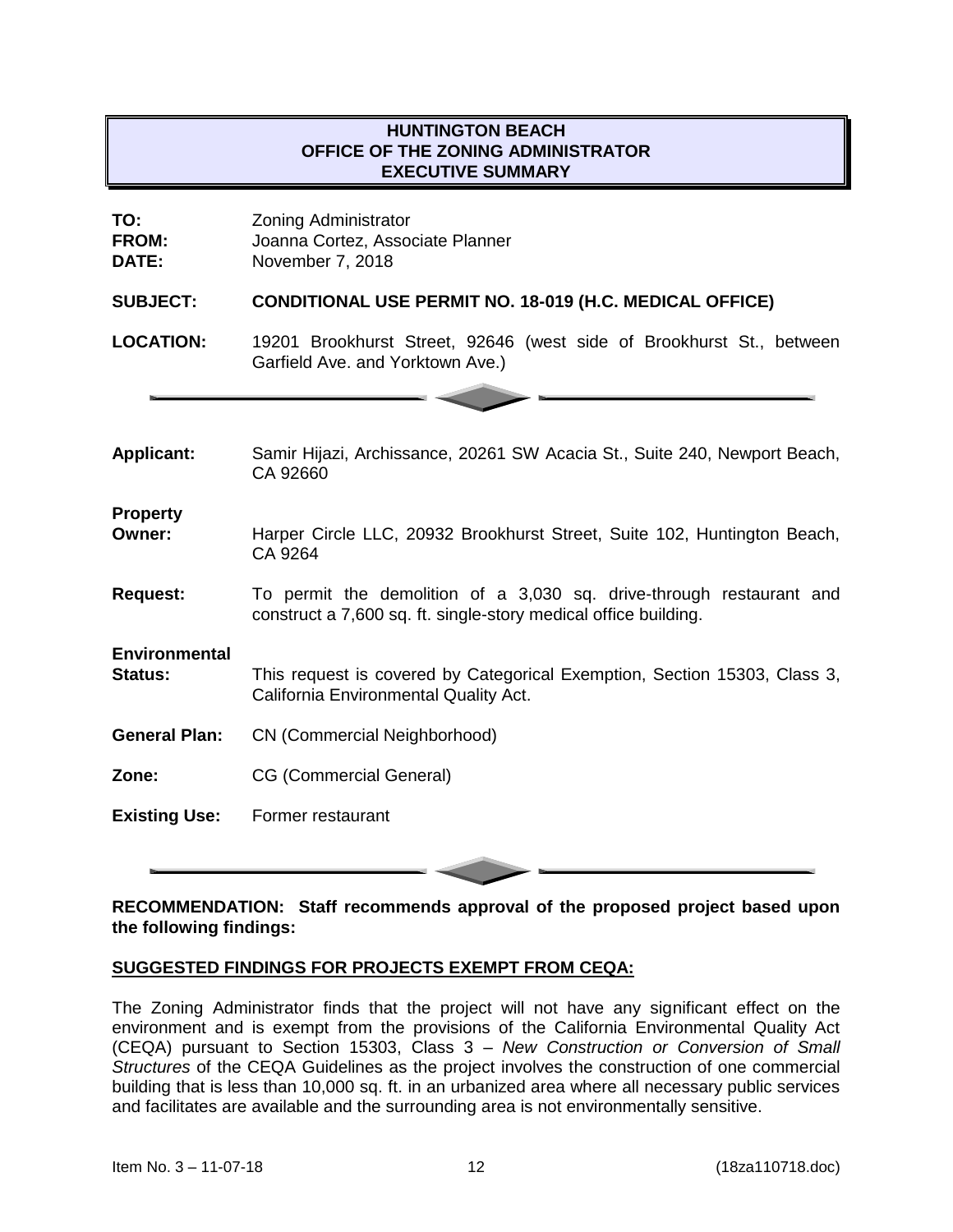### **SUGGESTED FINDINGS FOR APPROVAL - CONDITIONAL USE PERMIT NO. 18-019:**

- 1. Conditional Use Permit No. 18-019 to permit the demolition of a 3,030 sq. drive-through restaurant and construct a 7,600 sq. ft. single-story medical office building will not be detrimental to the general welfare of persons working or residing in the vicinity or detrimental to the value of the property and improvements in the neighborhood because the project will revitalize an existing deteriorating area with a development consistent with the General Plan land use and zoning designations. The proposed project will replace a drivethrough restaurant building with a new medical office building that is compatible in proportion, scale, and character of the adjoining uses. The project will not result in any adverse or significant environmental impacts including traffic, noise, lighting, aesthetics, and hazardous materials. The proposed medical building will be setback approximately 75 ft. from the nearest residential use to the west. Furthermore, a landscape planter with trees and shrubs will provide a buffer between the proposed building and adjacent residences. Proposed improvements include enhanced landscaping, decorative paving, and quality architectural design throughout the site. The design of the building is a contemporary modern theme that incorporates architectural elements such as flat and roofs, variating roof lines, and large window glazing. In addition, the building volumes are articulated with variation in wall planes to minimize massing and the building facades include a variety of building materials to provide visual interest, including smooth stucco, wood veneer tile, and metal siding.
- 2. The granting of the conditional use permit request to permit the demolition of a 3,030 sq. drive-through restaurant and construct a 7,600 sq. ft. single-story medical office building will not adversely affect the General Plan because it is consistent with the Land Use Element designation of CN (Commercial Neighborhood) on the subject property and the following goals and policies of the General Plan:

# *Land Use Element*

*Goal LU-1:* New commercial, industrial, and residential development is coordinated to ensure that the land use pattern is consistent with the overall goals and needs of the community.

*Policy LU-*1(D): Ensure that new development projects are of compatible proportion, scale, and character to complement adjoining uses.

*Goal LU-11:* Commercial land uses provide goods and services to meet regional and local needs.

*Policy LU-11 (B):* Encourage renovation and revitalization of deteriorating and struggling nonresidential areas and corridors, particularly commercial locations.

The proposed project will replace a drive-through restaurant building with a new medical office building that is compatible in proportion, scale, and character of the adjoining uses. Proposed improvements include enhanced landscaping, decorative paving, and quality architectural design throughout the site. The design of the building is a contemporary modern theme that incorporates architectural elements such as flat and roofs, variating roof lines, and large window glazing. In addition, the building volumes are articulated with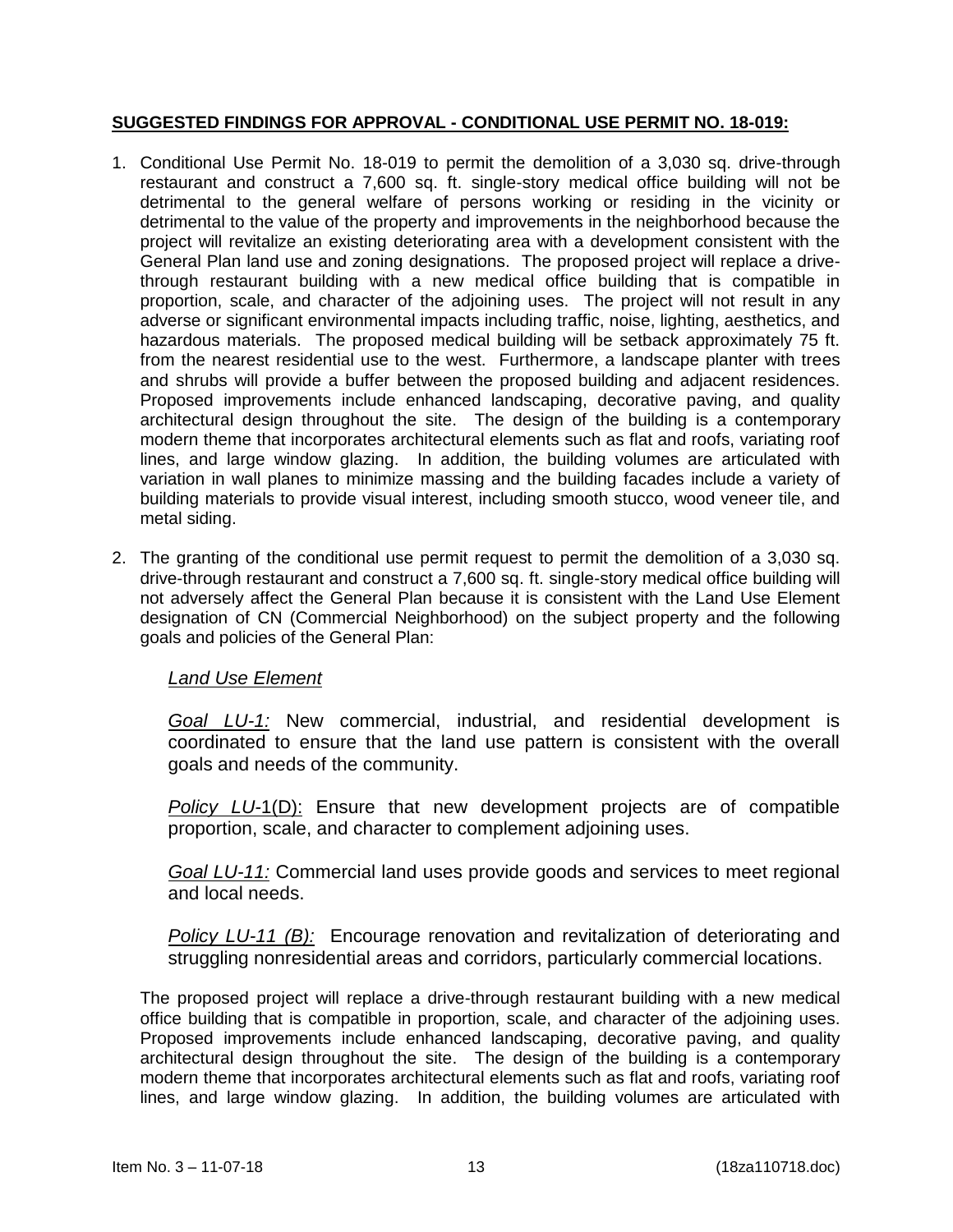variation in wall planes to minimize massing and the building facades include a variety of building materials to provide visual interest, including smooth stucco, wood veneer tile, and metal siding. The proposed medical building offers a service that meets the regional and local community needs and revitalizes an existing commercial property with an optimal location and accessibility along a major arterial.

3. The proposed conditional use permit to permit the demolition of a 3,030 sq. drive-through restaurant and construct a 7,600 sq. ft. single-story medical office building will comply with the provisions of the base district and other applicable provisions in Titles 20-25 of the Huntington Beach Zoning and Subdivision Ordinance (HBZSO) because the project complies with the development standards and land use provisions in the CG (Commercial General) zoning district such as minimum building setbacks, maximum building, maximum floor area, minimum on-site landscape and parking requirements.

#### **SUGGESTED CONDITIONS OF APPROVAL - CONDITIONAL USE PERMIT NO. 18-019:**

- 1. The site plan, floor plans, and elevations received and dated September 5, 2018 and the photo rendering received and dated October 29, 2018 shall be the conceptually approved design with the following modifications:
	- a. The color of Cladding No. 1 shall be replaced with Sherwin Williams "Rainstorm" or a similar color.
	- b. The tile cladding shall be replaced with Arizona Tile (ceramic/porcelain) "Aequa Cirrus" or a similar material and/or color.
	- c. The tile cladding shall be placed on the building at a 33% offset.
- 2. The use shall comply with the following: the hours of operation shall be limited to 7AM 8PM, daily.
- 3. Prior to submittal for building permits, the following shall be completed:
	- a. One set of project plans, revised pursuant to Condition of Approval No. 1 and Code Requirements, shall be submitted for review, approval, and inclusion in the entitlement file, to the Planning Division.
	- b. Zoning entitlement conditions of approval, code requirements identified herein and code requirements identified in separately transmitted memorandum from the Departments of Fire, Public Works, and Building shall be printed verbatim on one of the first three pages of all the working drawing sets used for issuance of building permits (architectural, structural, electrical, mechanical and plumbing) and shall be referenced in the sheet index. The minimum font size utilized for printed text shall be 12 point.
- 4. Prior to issuance of grading permits, the following shall be completed: at least 14 days prior to any grading activity, the applicant/developer shall provide notice in writing to property owners of record and tenants of properties immediately adjacent to and across the street/alley from within a 500-foot radius of the project site as noticed for the public hearing. The notice shall include a general description of planned grading activities and an estimated timeline for commencement and completion of work and a contact person name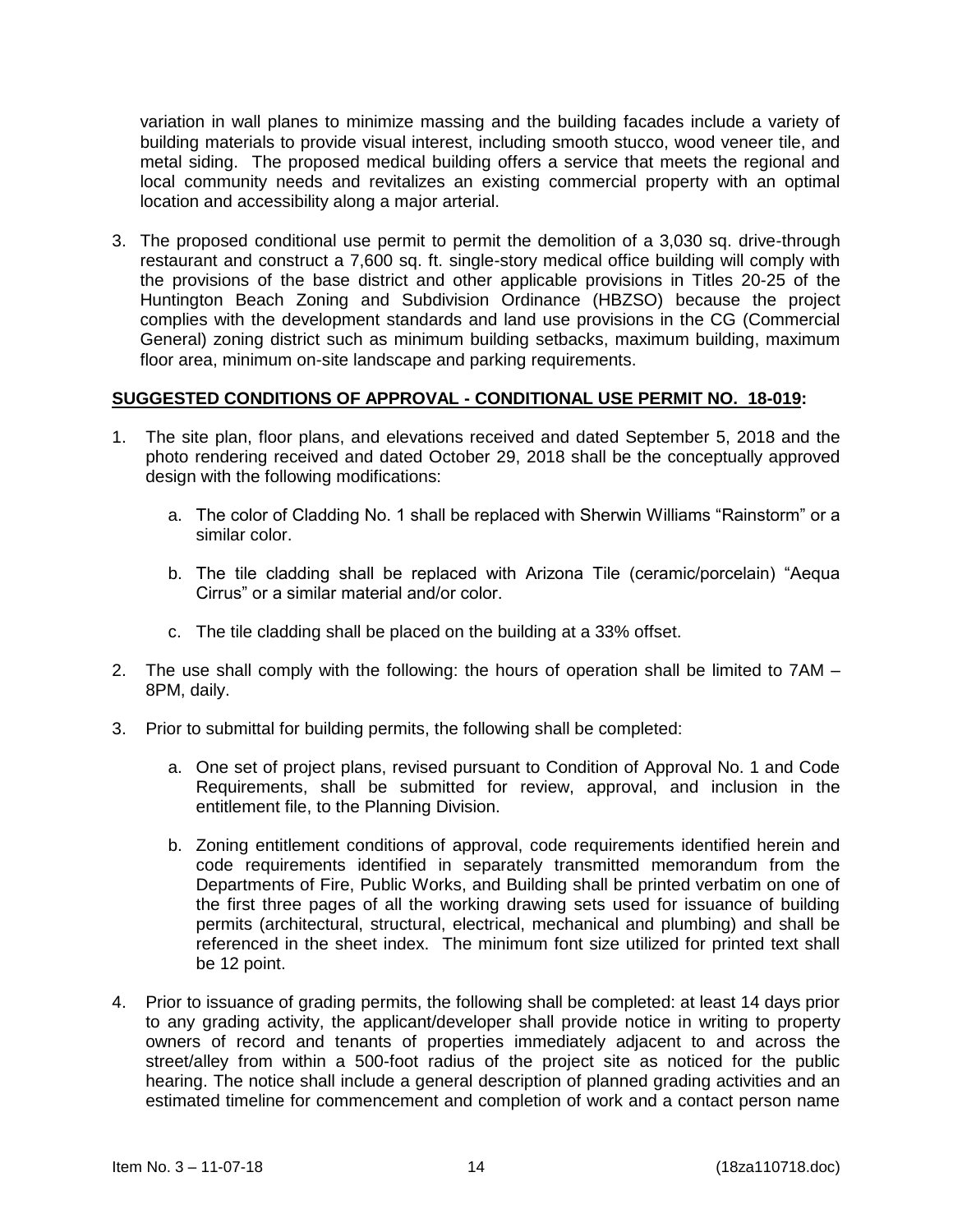with phone number. Prior to issuance of the grading permit, a copy of the notice and list of recipients shall be submitted to the Planning Division.

- 5. Prior to issuance of building permits, four sets of landscaping plans complying with HBZSO Chapter 233 shall be submitted to the Planning Division for review and approval.
- 6. The structure(s) cannot be occupied, the final building permit(s) cannot be approved, and utilities cannot be released until the following have been completed:
	- a. All improvements are completed in accordance with approved plans, except as provided for by conditions of approval.
	- b. The applicant shall obtain the necessary permits from the South Coast Air Quality Management District and submit a copy to the Planning Division.
	- c. Compliance with all conditions of approval specified herein shall be verified by the Planning Division.
	- d. All building spoils, such as unusable lumber, wire, pipe, and other surplus or unusable material, shall be disposed of at an off-site facility equipped to handle them.
	- e. A Certificate of Occupancy must be approved and issued by the Community Development Department.
- 7. Signage shall be reviewed under separate permits and applicable processing.
- 8. The owner or owner's representative shall be responsible for ensuring the accuracy of all plans and information submitted to the City for review and approval.
- 9. CUP No. 18-019 shall become null and void unless exercised within two years of the date of final approval or such extension of time as may be granted by the Director pursuant to a written request submitted to the Community Development Director a minimum 30 days prior to the expiration date.
- 10. The Development Services Departments and divisions (Building & Safety, Fire, Planning and Public Works) shall be responsible for ensuring compliance with all applicable code requirements and conditions of approval. The Director of Community Development may approve minor amendments to plans and/or conditions of approval as appropriate based on changed circumstances, new information or other relevant factors. Any proposed plan/project revisions shall be called out on the plan sets submitted for building permits. Permits shall not be issued until the Development Services Departments have reviewed and approved the proposed changes for conformance with the intent of the Zoning Administrator's action. If the proposed changes are of a substantial nature, an amendment to the original entitlement reviewed by the Zoning Administrator may be required pursuant to the provisions of HBZSO Section 241.18.

#### **INDEMNIFICATION AND HOLD HARMLESS CONDITION:**

The owner of the property which is the subject of this project and the project applicant if different from the property owner, and each of their heirs, successors and assigns, shall